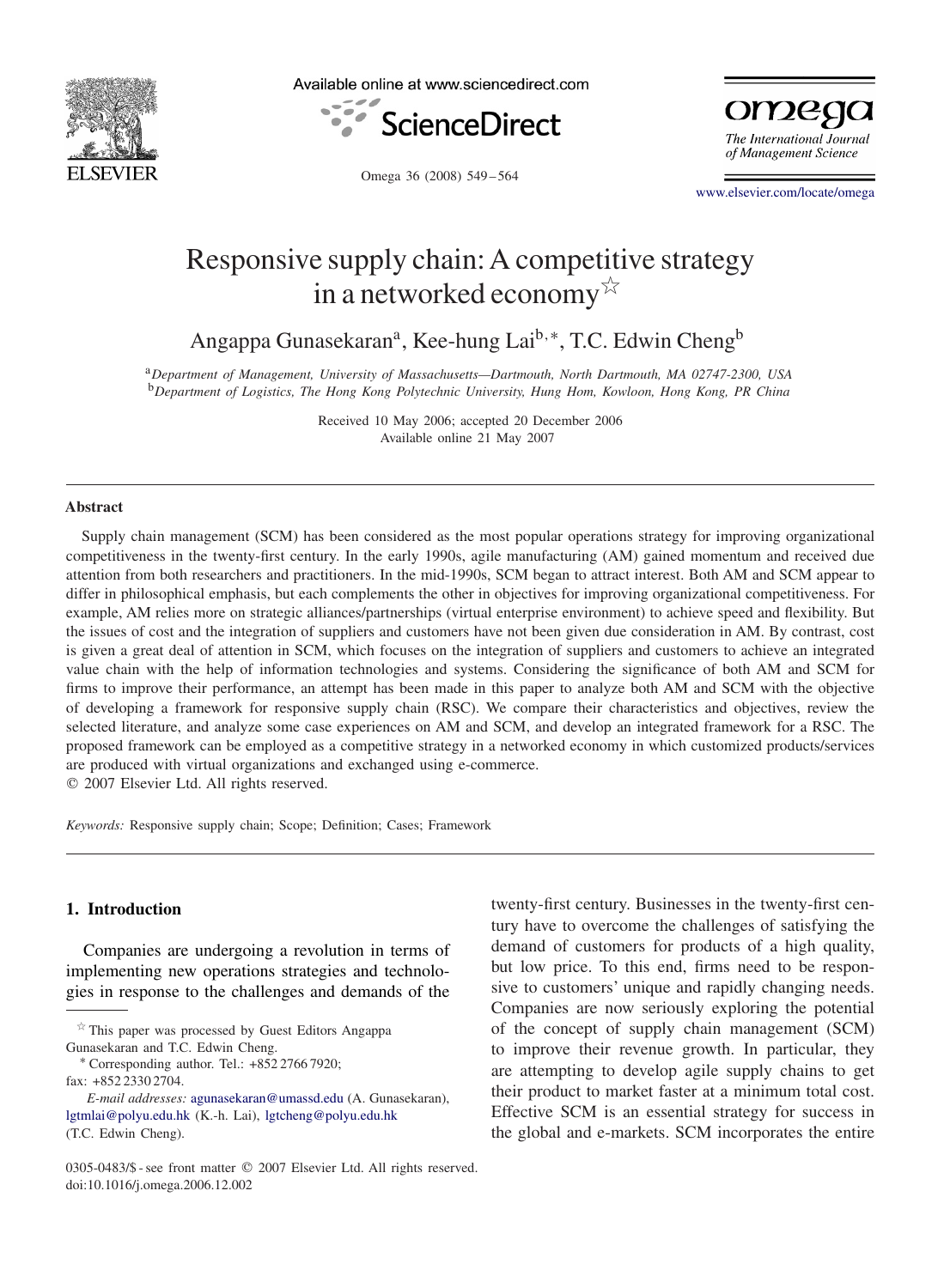exchange of information and movement of goods between suppliers and end customers, including manufacturers, distributors, retailers, and any other enterprises within the extended supply chain. The responsive supply chain (RSC) addresses new ways of running companies to meet these challenges. RSC represents a global industrial paradigm for manufacturing in the twenty-first century. In a changing and competitive environment, there is a need to develop in a cost effective solutions to organizations and facilities that are highly flexible and responsive to changing market/customer requirements. The objective here is to describe a framework for building a supply chain that is flexible and responsive.

Youssef, Burgess, and Gunasekaran [1–5] have concurred about the need for manufacturers to be flexible and to cater to changing market conditions through "agile manufacturing." Youssef [\[1\]](#page-13-0) described agile manufacturing as, " A Manufacturing system with extraordinary capability to meet the rapidly changing needs of the marketplace. A System that can shift rapidly amongst product models or between product lines, ideally in real-time response to customer demands." AM requires firms to adapt to the strategic requirements of the supply chain. Strategic agility planning requires a strong partnership between suppliers and customers, and information systems for effective supply chain management [\[6\].](#page-14-0) Agile supply chain requires the capability to survive and prosper in a competitive environment of continuous and unpredictable change by reacting quickly and effectively to changing markets, driven by customer-designed products and services [3,7].

Agile manufacturing is a natural development from the original concept of "*lean manufacturing*." In lean manufacturing, the emphasis is on the elimination of waste, where the philosophical emphasis is similar to that of SCM. The requirement for organizations and facilities to become more flexible and responsive to customers led to the concept of "agile" manufacturing as differentiated from the "lean" organization. This requirement for manufacturing to be able to respond to unique demands moves the balance back to the situation prior to the introduction of lean production, where manufacturing had to respond to whatever pressures were imposed upon it, at the risk of compromising on cost, speed, and quality. Therefore, agility should not only be based on responsiveness and flexibility, but also on the cost and quality of goods and services. This requires the integration of AM and SCM to develop a RSC with the objective of achieving agility in a supply chain environment.

Gunasekaran and Yusuf [\[8\]](#page-14-0) have defined Agility in manufacturing as, " The capability of an organization, by proactively establishing a virtual manufacturing with an efficient product development system to (i) meet the changing market requirements, (ii) maximize customer service level, and (iii) minimize the cost of goods, with an objective of being competitive in a global market and for increased chance of long-term survival and profit potential. This must be supported by flexible people, processes and technologies".

Considering the implications of AM and SCM, it is essential to develop a strategy that combines the positive features of both of them. This strategy could be called "the responsive supply chain (RSC)." The main objective of this paper is to define what RSC is, and then develop a framework for a RSC based on the review of strategies, methods, and techniques of AM and SCM. For this purpose, the literature available on AM and SCM has been reviewed with the view of identifying the major factors for developing a RSC.

The organization of the paper is as follows: Section 1 presents the introduction to the research subject and its scope and relevance. The concepts and definitions of RSC are presented in Section 2. Section 3 reviews selected literature available on AM and SCM. Some case examples on RSC are presented in Section 4. In Section 5, a framework is offered for developing an RSC. Section 6 concludes the paper.

## **2. Definition of responsive supply chain (RSC)**

Agility is interpreted as using market knowledge and a virtual corporation to exploit profitable opportunities in a volatile market place. This requires the slashing of process lead times and costs throughout the chain. It is not simply enough to enable agility; similar steps must also be taken to reduce information lead times and costs, resulting in the concept of the "information enriched" competitive and responsive supply chain [\[9\].](#page-14-0) The five necessary basic functional activities in a value stream include: (1) procurement (maximum purchasing discounts), (2) inbound logistics (low transportation costs), (3) operations (low production costs), (4) marketing and sales (wide product range/high availability), and (5) outbound logistics (low transportation costs).

SCM is defined as the coordination of resources and the optimization of activities across the value chain to obtain competitive advantages. SCM facilitates organizational coordination required in an agile/virtual enterprise. These include: (i) the development of an interconnected information network involving a selected group of trained suppliers, (ii) a successful balance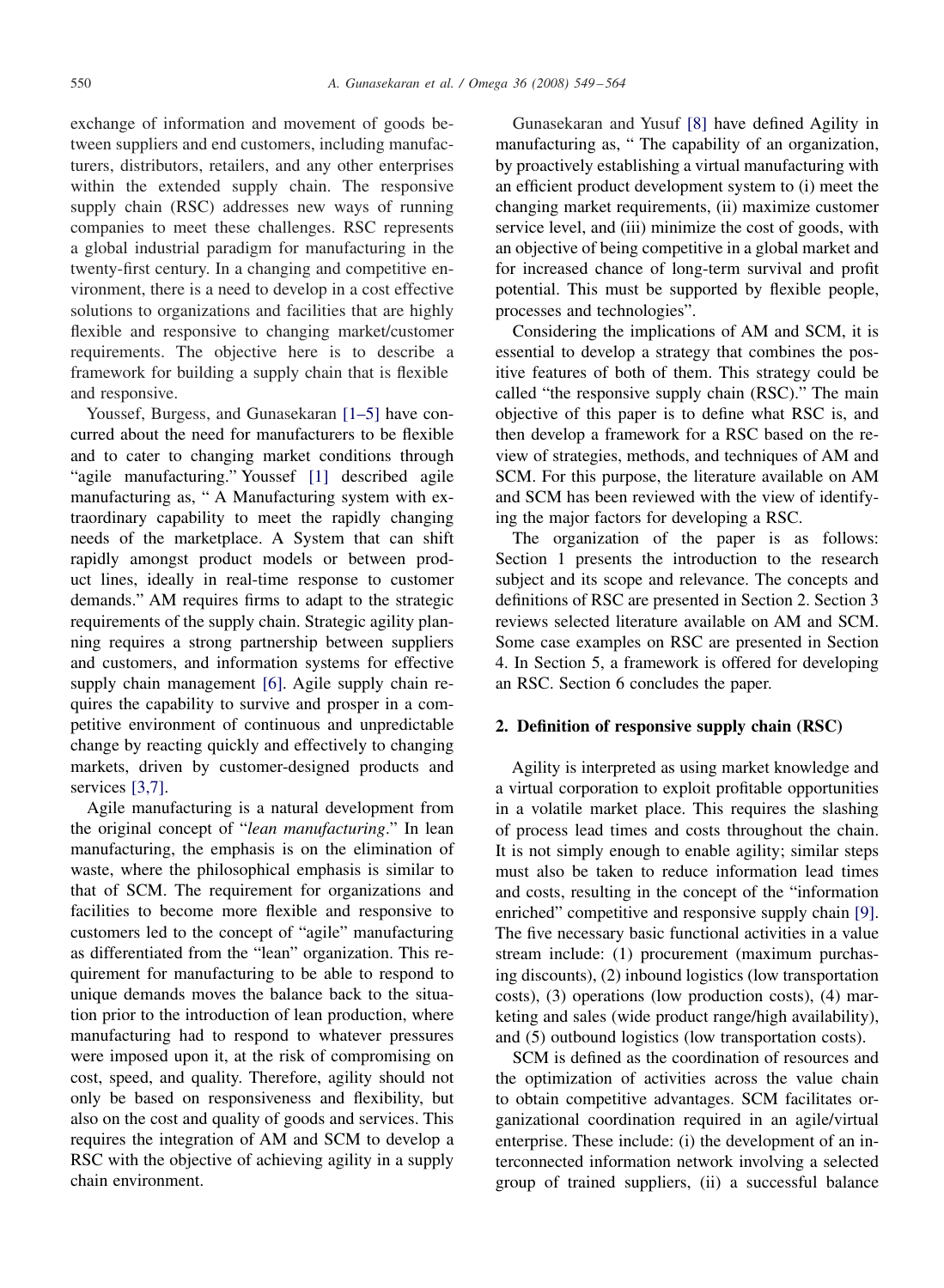

Fig. 1. Responsive supply chain (RSC).

between a low level of stocks with high-quality delivery service, (iii) the designing of innovative products with the active collaboration of suppliers, and (iv) costeffective delivery of the right products to the right customer at the right time [10,11]. As discussed earlier, AM only focuses on speed and flexibility and not on cost. Therefore, an effective supply chain is required to achieve all of these competitive performance objectives.

An RSC can be defined as, "A network of firms that is capable of creating wealth to its stakeholders in a competitive environment by reacting quickly and cost effectively to changing market requirements." There is a need to meet the changing market requirements by developing a suitable network of collaborative firms based on the core-competencies and on leveraging people and information as quickly as possible and in the most cost-effective manner.

The concept or definition of RSC is illustrated in Fig. 1. There are three major enablers of RSC, namely, value chain or a collaborative network of partners, Information Technology (IT) and systems, and knowledge management. The interaction between these will lead to a supply chain that is responsive and flexible. A supply chain is the basic component of an RSC, wherein suppliers play a major role in performing value-adding activities. Since a supply chain is primarily developed for lean production with the aim of achieving reductions in cost by eliminating non-value adding activities, it lacks speed and flexibility. Hence, there is a need to devise strategies, methods, and technologies for improving the speed and flexibility of the supply chain. The objective of this paper is to address this issue of RSC.

Considering the overall characteristics of the strategies and technologies of AM and SCM, the enablers of RSC can be identified as (i) strategic planning, (ii) virtual enterprise, and (iii) knowledge and IT management. An RSC system requires a level of compatibility and interactivity that will allow the company to cope with the changes and increasingly complex settings of organizations and markets, particularly in a networked economy.

# **3. Review of selected literature on SCM and AM**

In this section, selected works on agile manufacturing and SCM are reviewed. Having reviewed the literature on AM and SCM [3–5], the three factors have been identified as the major components of developing a RSC. Hence, this review is based on three major determinants of an RSC: (i) strategic planning, (ii) virtual enterprise,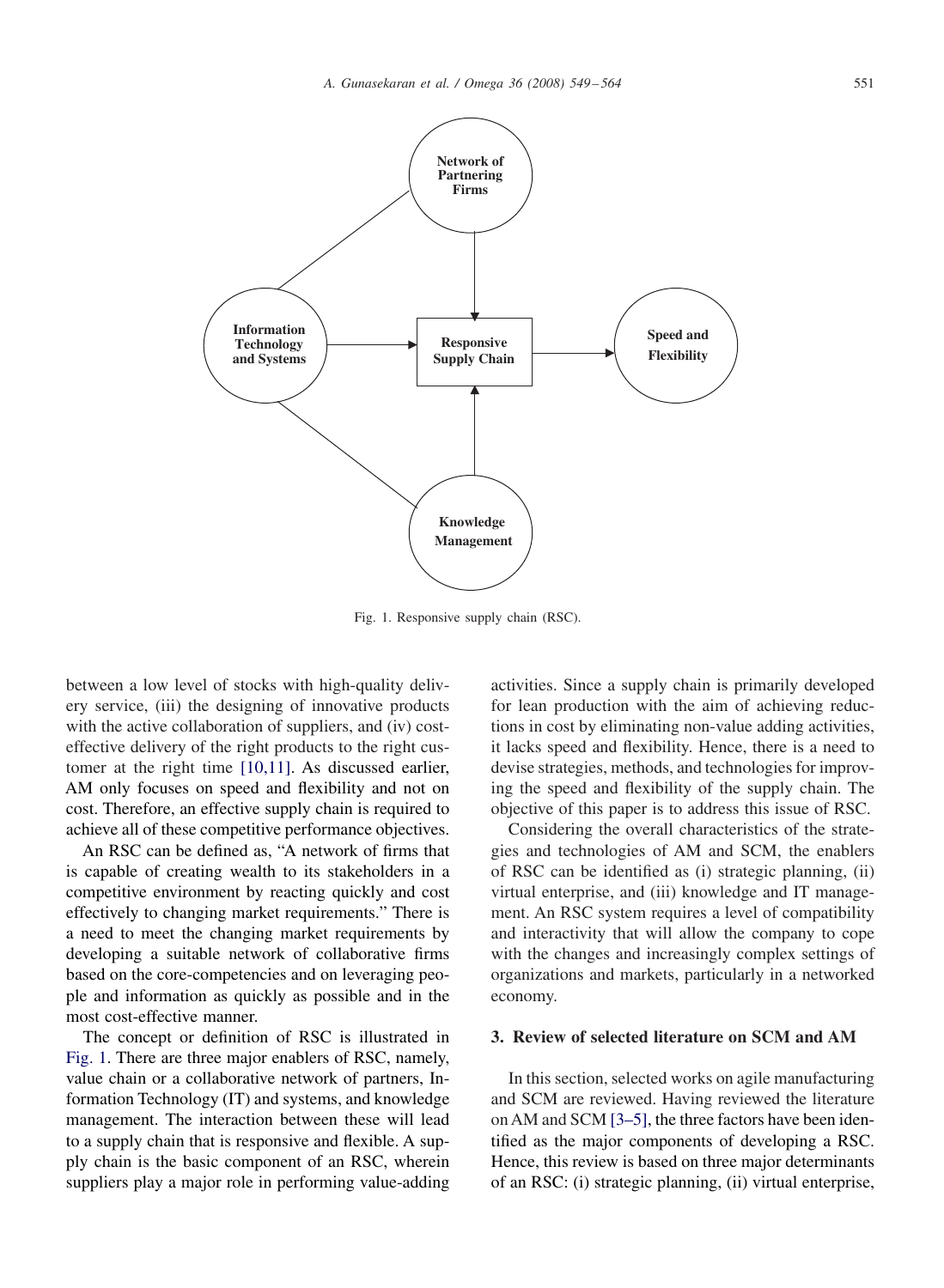Table 1 Review of selected literature on RSC and AM

| Classification criteria                            | References                                                             | RSC/AM-strategies, techniques, and technologies                                                                                                                                                                                                                                                                                                                                                                                                                                 |
|----------------------------------------------------|------------------------------------------------------------------------|---------------------------------------------------------------------------------------------------------------------------------------------------------------------------------------------------------------------------------------------------------------------------------------------------------------------------------------------------------------------------------------------------------------------------------------------------------------------------------|
| Strategic planning                                 | $[3-5, 12-30]$ Pellew (1996),<br>Kusiak and He (1997),<br>Yusuf (1999) | Multidisciplinary teams, network of partnering firms, IT and KM<br>systems, self-directed teams, top management support, logistics<br>chain, collaborative relationship with suppliers, flexible software<br>for agility, development of contract manufacturers, concurrent<br>engineering, enterprise information systems,<br>customer-supplier relationship strategies, postponement strategy,<br>distributed enterprise, employee empowerment, TRIZ, TOC, BTO-<br><b>SCM</b> |
| Virtual enterprise/organization                    | $[3 - 5, 31 - 41]$                                                     | Network of suppliers, core competencies, strategic alliances,<br>education and training, communication, IT such as ERP, commu-<br>nication for global supply chain, managing processes, partnership<br>development, streamlined logistics network, empowered teams,<br>legal protection, virtual logistics, virtual manufacturing, com-<br>puter and communication technologies, organizational structure and<br>relationship                                                   |
| Knowledge and Information<br>Technology management | $[13,31,42-51]$ Wilding (1998)                                         | Intelligent sensing and decision-making systems, CAD/CAM,<br>MRPII, EDI, internet, WWW, e-commerce, RFID, data manage-<br>ment framework, ECR, human resource management, IT/IS on re-<br>verse logistics, choice of IT/IS, CRM and ERP, AGVS, and Robots                                                                                                                                                                                                                       |

and (iii) knowledge and IT management. The objective of this review is to determine suitable strategies, methods, and technologies that will enable the development of a responsive supply chain. Achieving agility may require focusing on strategic planning, virtual enterprise and knowledge, and IT management. A summary of the strategies, techniques, and technologies for SCM and AM are presented in Table 1 based on a review of selected literature.

#### *3.1. Strategic planning*

Strategic planning for improved performance is gaining attention in all areas of an organization. The reason for this is that such a strategy takes into account the long-term interests of a company in determining suitable business and operational policies. Agility in manufacturing can be achieved through customer-integrated multidisciplinary teams, supply chain partners, a network of collaborative enterprises/partners, and knowledge and information systems [\[12\].](#page-14-0)

Achieving agility in a supply chain requires radical changes in line with a productive reengineering business process. This level of change in any organization demands the total support of top management in terms of providing the necessary technical and financial support together with employee empowerment. As part of multidisciplinary empowered and self-directed teams, a human factors' practitioner can be asked to assume leadership of the communications team with the task of developing an information infrastructure to support a product development project structure and the facilitation of information flow in a large, geographically dispersed, project team. This responsibility should reflect recognition of the importance of human interactions in an information-driven product development process [\[13\].](#page-14-0) Also, the involvement of top management is vital to the effective re-engineering of the supply chain and logistics processes. Williams et al. [\[14\]](#page-14-0) studied the impact of an electronic supply chain on the current and future structure of strategic alliances, partnerships, and logistics leadership.

The adoption of time-based competitive strategies also recognizes the long-term advantages that can be derived from supplier integration. This collaborative relationship is from supplier integration and is a means of achieving the advantages of vertical integration without owning the means of production and facing the inherent risks of advances in technology or changes in the law. The sub-contracting of manufacturing technologies that are not considered to be areas of core competence increases the motivation to gain efficiencies from external resources [15,30].

AM has different requirements/conditions for a workforce as compared to those of traditional systems. These requirements/conditions include: (i) closer interdependence among activities, (ii) different skill requirements, usually higher than average levels of skill, (iii) where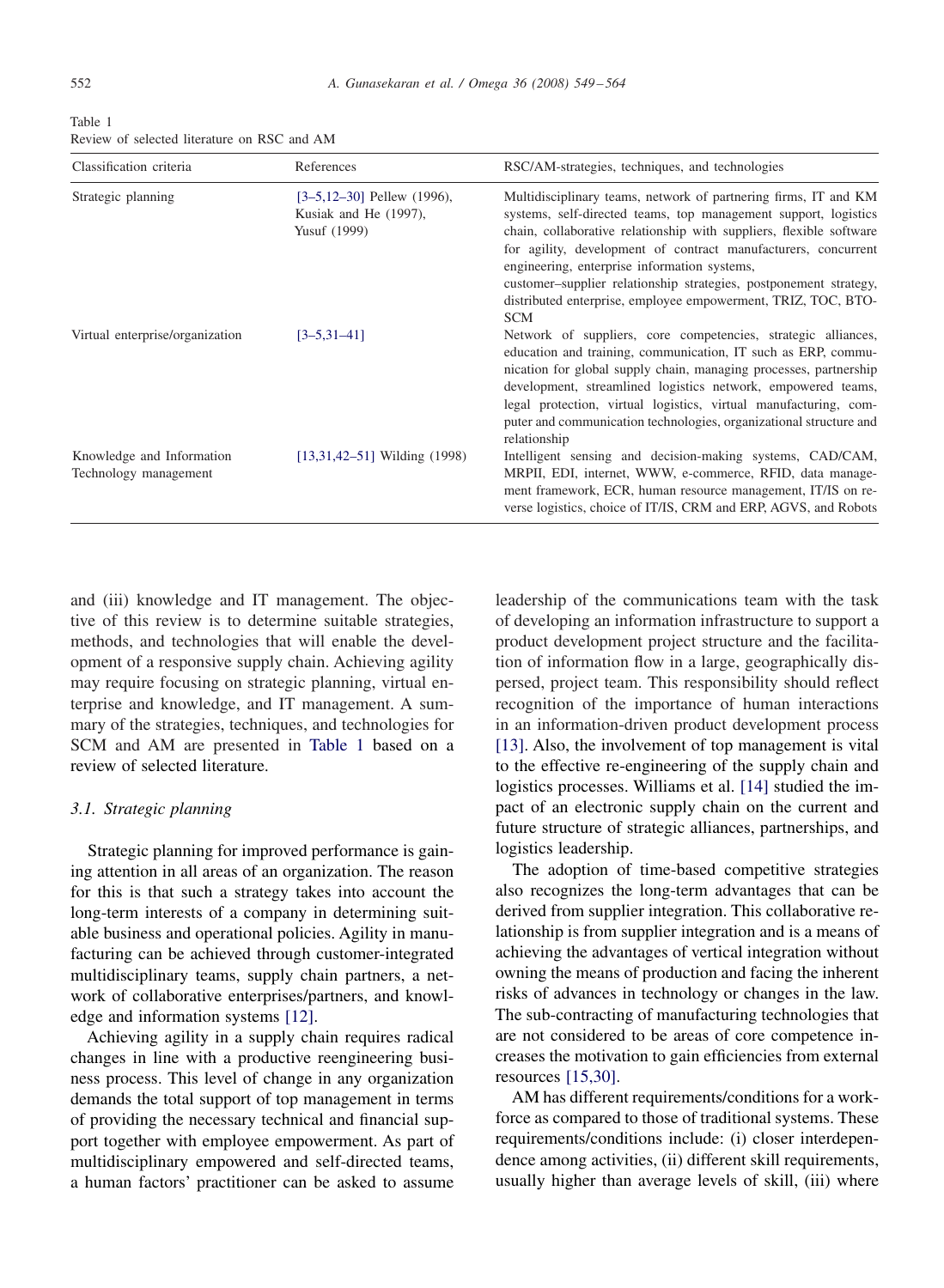any malfunction will lead more immediate and costly consequences than in a traditional system, (iv) where the output is more sensitive to variations in human skill, knowledge and attitudes, and mental effort rather than physical effort, (v) where there is continual change and development, and (vi) a higher capital investment per employee, which favors employees responsible for a particular product, part, or process. These, to some extent, define the characteristics of an agile workforce. These characteristics also include: workers skilled in IT, knowledge in team working and negotiation, advanced manufacturing strategies and technologies, empowered employees, a multifunctional workforce, a multilingual workforce, and self-directed teams [13,31].

In order to reduce time to market, concurrent engineering (CE) principles can be employed in the product development process in AM. Noonan and Wallace [\[16\]](#page-14-0) discussed the design and verification issues of an optimal response development system for contract manufacturers through value-focused strategies with the help of an industrial survey conducted in Ireland. The response system has four layers starting from the top, including a signals card (external developments, customer profile, competitor profile, and complementor profile), a manufacturing card (operation profile, industry-specific profile), an actor card (people profile), and a response and timing card (response profile).

Holweg and Miemczyk [19,20] discussed the implications of inbound, outbound, and sea transportation logistics, leading to the development of a strategic framework for future automotive logistics operations based on a 3 daycar (the order-to-delivery cycle is 3 days for a car) research program (a three-year study of the UK automotive supply chain). Ritchie and Brindley [\[21\]](#page-14-0) evaluated the management of a global supply chain in terms of three levels of economic activity: (a) a strategic global and national competitive environment, (b) industry structures and supply chains, and (c) business level strategies, processes, and skills.

Organizational culture has a significant influence on the management of a global supply chain for improved flexibility and responsiveness. McAfee et al. [\[47\]](#page-15-0) discussed the effects of culture and human resource management policies on SCM strategies. The culture is defined by various human resource policy areas such as the staffing, training, compensation, and evaluation of employees [\[47\].](#page-15-0) Companies need tools to measure both ongoing business processes and to evaluate strategies across their supply chains. A supply chain information system can be used to connect all tiers of a supply chain network. Regardless of the organizations' size, location, or IT operating environment, people within the networked supply chain can collaborate simply and quickly. A Web-based system will help a manufacturer establish closer ties with customers.

Gunasekaran [3–5] and Youssef (1999) highlighted the role of employee empowerment in improving cooperative supported work in a physically distributed virtual enterprise (VE). Frayret et al. [\[22\]](#page-14-0) proposed a strategic framework for designing and operating agile networked manufacturing systems. This framework allows for the collaborative planning, controlling, and managing of day-to-day operations and contingencies in a dynamic environment. Stratton and Warburton [\[23\]](#page-14-0) explored the role of inventory and capacity in accommodating variations in demand uncertainty and variety, and identified how the right solution at the right time (TRIZ) separation principles and theory of constraints (TOC) tools may be combined in the integrated development of re-sponsive and efficient supply chains. Waller [\[24\]](#page-14-0) discussed the profile of market responsive manufacturing for automotive supply chains. He argued that an automotive build-to-order supply chain must be able to meet seasonality within markets, and understand the detailed demand volatility for certain elements of a complex product-mix, from which much of an automotive company's profitability is derived. The combination of late capacity setting and revenue management can enable the whole extended enterprise to operate as a single entity. Wisner [\[25\]](#page-14-0) highlighted the importance of the relationship between the customer relationship strategy and supply chain strategy, and the implications of inbound and outbound logistics using structural modeling with the objective of enhancing the flexibility and responsiveness of supply chains. Chiou et al. [\[26\]](#page-14-0) investigated the adoption of a form postponement strategy in a global logistics system in the IT industry in Taiwan, and discussed the concepts of postponement; the influence of product and demand characteristics, and types of form postponement.

Both postponement and the decoupling of information have been considered relevant initiatives in making the agile supply chain a reality. Postponement centers around delaying activities in the supply chain until customer orders are received, rather than performing them in anticipation of future customer orders, and performing them with a focus on customization as well as cost efficiency. The elements of a supply chain include: customer sensitive, vertical integration, process integration, and network integration [\[27\].](#page-14-0) Hoffman and Mehra [\[28\]](#page-14-0) discussed efficient consumer response (ECR) as a supply chain strategy in grocery businesses by analyzing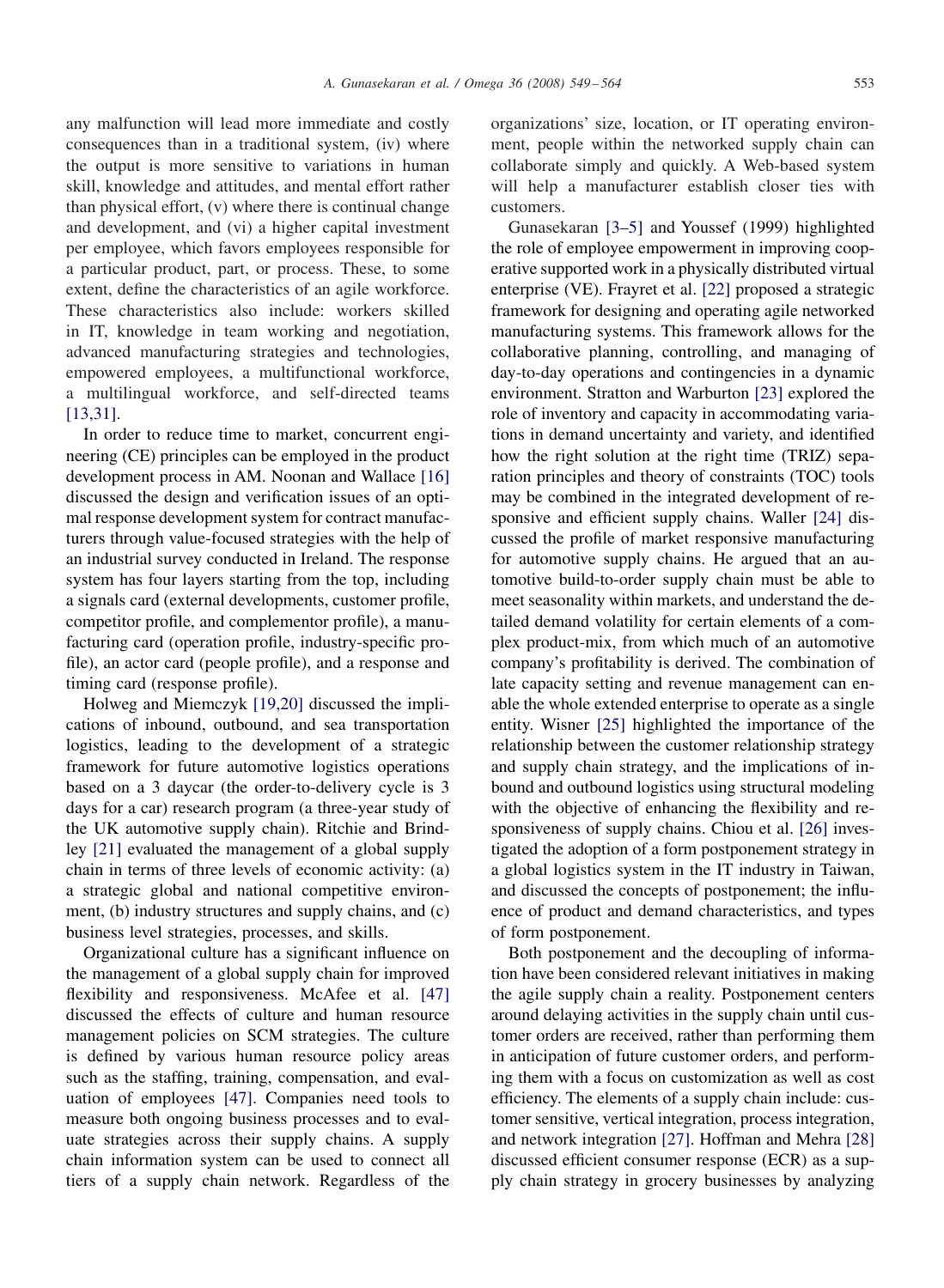the adoption of an ECR strategy by five major grocery operations in US markets.

For example, Sheu [\[52\]](#page-15-0) presented a multilayer demand-responsive logistics control strategy for alleviating the bullwhip effect of a supply chain effectively and efficiently. The proposed method estimates the time-varying demand-oriented states of the logistics system, which originate directly and indirectly downstream from the targeted members of a supply chain, and associates these estimated demands with estimates of different time-varying weights under the goal of systematically optimizing the logistics performance of members of the chain [\[29\].](#page-14-0)

The articles reviewed under strategic planning for AM and SCM deal with issues such as VE and strategic alliances (partnership formation) based on core-competencies, responsive logistics, rapid product design, and knowledge and IT. The major issues in developing AM are how the resources can be reconfigured/reused to meet the challenges of market dynamism, technological advancements, infrastructure, government policies, and legislation. In AM, strategies can be formulated based on a top-down approach, but they can be implemented using a bottom-up approach. Therefore, the determination of issues such as market types, strategic alliances, and capital investment decisions should rely on the top management, while their implementation should rest on functional-level managers and employees [3–5].

# *3.2. Virtual enterprise/organization (VE/VO)*

The virtual manufacturing/enterprise (VM/VE) has been considered an important enabler of agility in a supply chain environment. A VE is different from VM. A VE is based on developing partnerships based on core competencies for achieving agility in a supply chain environment. VM is the use of IT and computer simulation to model real world manufacturing processes for the purpose of analyzing and understanding them. Globalization has opened up more markets to manufacturers and generated a great deal of pressure on them to provide high-quality products quickly, economically, and with a high level of adaptability [\[36\].](#page-14-0)

In a VE, manufacturers no longer produce complete products in isolated facilities. They operate as nodes in a network of suppliers, customers, engineers, and other specialized service functions. The main objective of a VE is to allow a number of organizations to rapidly develop a common working environment; hence, to manage a collection of resources provided by the participating organizations toward the attainment of some common goals. Because each partner brings a strength or core competence to the consortium, the success of the project depends on all of the organizations cooperating as a single unit [\[38\].](#page-14-0) Virtual enterprises are characterized by several strategic objectives: (1) maximizing flexibility and adaptability to environmental changes, (2) developing a pool of competencies and resources, (3) reaching a critical size to be in accordance with market constraints, and (4) optimizing the global supply chain. VE structures are highly dynamic. Their life cycles can be very short. Reactivity and flexibility, which are the major benefits of VE, are a source of problems to solve. There is an opposition between this structural dynamism and the time needed to complete some aspects of the firms' activities.

A virtual organization emphasizes the integration of complementary core competencies distributed among a number carefully chosen, but real organizations all with a similar supply chain and tending to focus on market responsiveness, cost reduction, and quality [31,40]. Generally, a single organization often may not be able to respond quickly to changing market requirements. Strategic alliances or partnerships based on the core competencies of firms will help to improve the flexibility and responsiveness of organizations. However, coordination and integration can prove to be complicated to achieve. Appropriate strategies and methodologies, which will involve communication, training and education, and goal deployment, must be adopted for the effective coordination and integration of participating firms at different levels of cooperation [3–5,39].

As noted earlier, partnership for developing a network of firms is based on core-competencies, and strategic alliances to facilitate agility in manufacturing. In partnership development, there is a need for information on three functions of AM, namely, prequalifying partners, evaluating a product design with respect to the capabilities of potential partners, and selecting the optimal set of partners for the manufacture of a given product [32,41]. Enterprise resource planning (ERP) can be used to analyze and optimize an entire supply chain from purchasing/suppliers using a streamlined logistics network, and to overcome cultural, communications, and cross-functional obstacles [\[33\].](#page-14-0) The cultural, communication, and cross-functional obstacles can be overcome in a VE by providing training and education, setting up strategic alliances, and adopting advanced information technologies to improve communication and teamwork by empowered employees.

In a VE, training and education should have a different focus compared to that of traditional organizations.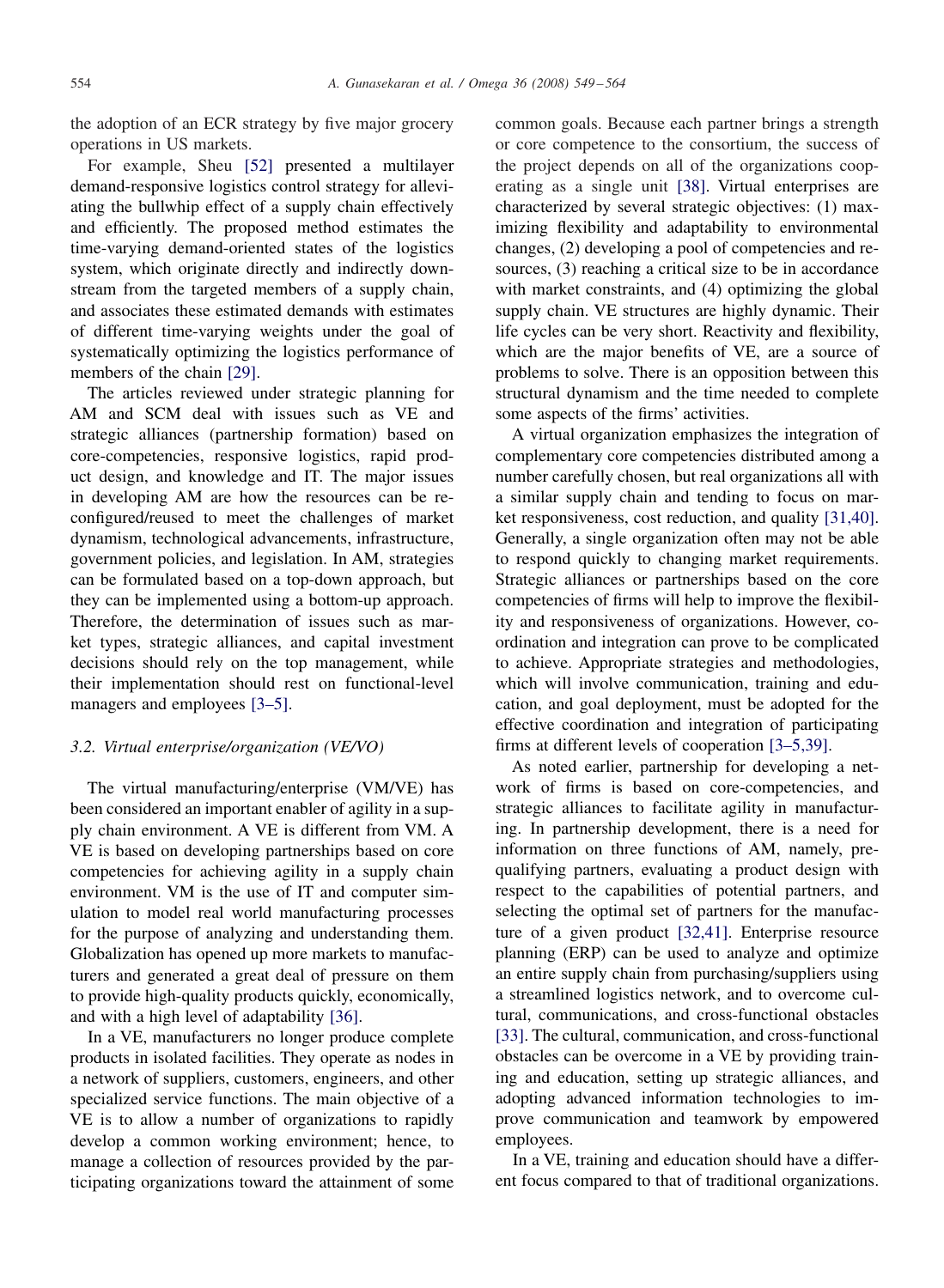For example, an international team of empowered employees and self-directed teams should be developed with a view to improving the effectiveness of a globally distributed manufacturing enterprise. This requires that each member of the team understand the culture and language of the other members of the team, and be sufficiently literate in the analysis and synthesis of computerized information. Groupware has been used as a group decision-making environment to help teams evaluate a quality function deployment framework for risk management and AM designs [\[34\].](#page-14-0) The virtual design environment is information architecture to support design-manufacturing-supplier-planning decisions in a distributed heterogeneous environment. The approach utilizes evolutionary, intelligent agents as program entities that generate and execute queries among distributed computing applications and databases. The evolutionary agents support a global evolutionary optimization process in which successive populations systematically select planning alternatives that reduce costs and increase throughput.

Clarke [\[35\]](#page-14-0) introduced the concept of virtual logistics. With virtual logistics, the physical and information aspects of logistics operations are treated independently from each other. In such operations, the ownership and control of resources is effected through Internet (or Intranet) applications rather than through direct physical control. This removes numerous operating constraints, and allows for the more efficient design of logistics networks. Logistics systems could then be constructed by purchasing an appropriate portfolio of resources. Such a portfolio could be easily and quickly adjusted to reflect changes in demand, changes in markets, or changes in products. The author discussed virtual stockholding, virtual warehouses, virtual supply chains, virtual stock control, virtual trading, virtual production, virtual logistics services, virtual markets, virtual growth, and virtual organizations.

As more companies are adopting the concept of the virtual enterprise, inter-organizational interactions (customer–supplier relations) are in the process of emerging. The growing importance and convergence of computer and communication technologies are leading to a new vista for businesses in the form of e-commerce [\[37\].](#page-14-0) Companies are using Internet-based logistics systems to speed up the flow of information along the value chain. A number of issues are faced in the development of partnerships, including establishing criteria for the establishment of the relationship, evaluating and selecting suppliers (and customers), developing the relationship, and maintaining and promoting the relationship. Each of these steps in the process is important independent of the level of involvement and maturity of the organizational relationship. Sarkis and Sundarraj [\[37\]](#page-14-0) discussed how the role and practice of brokering needs to evolve with emerging organizational forms. They have highlighted the supporting tools, technologies, and mechanisms needed to implement e-commerce based brokering.

A VE/VO highlights the role of strategic alliances/partnerships based on core-competencies in achieving flexibility and responsiveness. This obviously becomes an important enabler for an RSC.

#### *3.3. Knowledge and IT management*

AM needs intelligent sensing and decision-making systems capable of automatically performing many tasks traditionally executed by human beings. As pointed out earlier, physically distributed manufacturing environments/VEs demand high-level communication systems such as Internet, EDI, and e-commerce to exchange information at various levels of manufacturing organizations .

A data management framework (DMF) to support AM is needed [\[42\].](#page-15-0) A DMF has been defined as the ability of an enterprise to manage distributed data, information, and knowledge as the decisive enabler for core enterprise business processes. The purpose of a DMF is to provide a seamless enterprise data management solution in support of an RSC. Rahman [\[43\]](#page-15-0) has studied the impact of the Internet in customer services, purchasing, the handling of materials, and stock control. The application of the Internet in a supply chain will result in a reduction in service costs and response times to customer requirements through the use of a shared information platform such as WWW and e-mail and such technologies as EDI and RFID to improve the communication among partners along the supply chain to make it easier to trace materials flows.

Subba Rao [\[44\]](#page-15-0) discussed the future of e-business in process industries with the aim of improving the agility of companies to meet changing market requirements. E-business will streamline the business processes, provide windows into operations, integrate the supply chain and plant systems in place, increase customer services, and streamline distribution. Kurnia and Johnston [\[45\]](#page-15-0) discussed an e-commerce enabled grocery industry supply chain management strategy, viz. the ECR which is designed to make industry more efficient and responsive. They explored the experiences of the Australian grocery industry with ECR adoption. Based on an analysis of the survey, the following six deductions were made: lack of understanding of ECR, retailers lead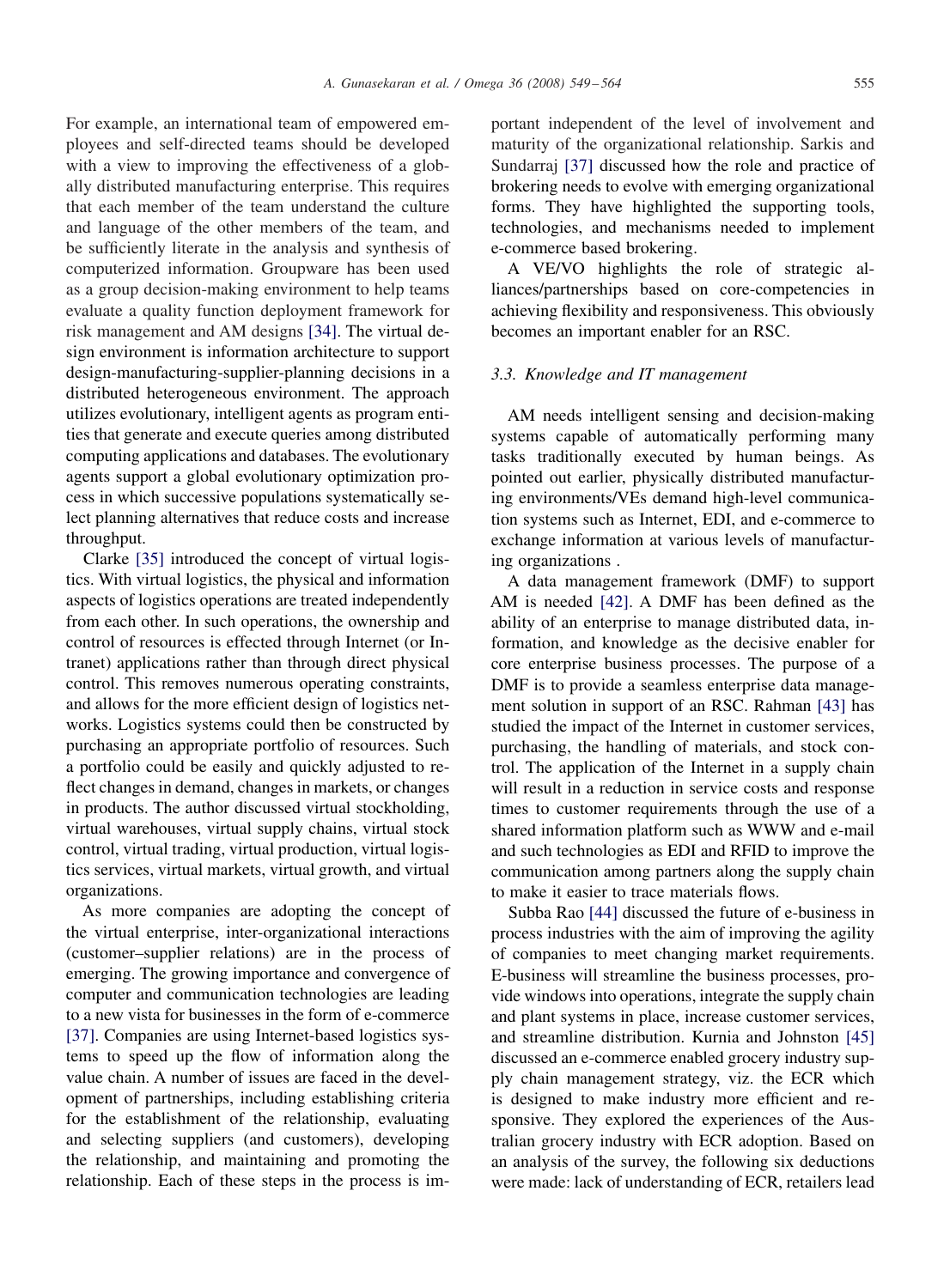| Table 2 |  |  |
|---------|--|--|

Comparison of lean, supply chain, agility, and RSC

| Objectives and major determinants       | Lean/supply chain                                       | Agility                                                                                  | <b>RSC</b>                                                                                           |
|-----------------------------------------|---------------------------------------------------------|------------------------------------------------------------------------------------------|------------------------------------------------------------------------------------------------------|
| Objectives/goals                        | moderate<br>Reduced<br>costs,<br>speed, and flexibility | Increased speed and flexibil-<br>ity. Cost is not a major<br>criteria                    | Reduced<br>increased<br>costs,<br>speed and flexibility                                              |
| Strategic planning                      | Fewer suppliers, outsourcing,<br>IT                     | Core competencies,<br>global<br>outsourcing,<br>virtual<br>enter-<br>prises              | Supply management, strate-<br>gic alliances, virtual enter-<br>prises, global outsourcing,<br>and IT |
| Organizational structure                | Supplier development                                    | Virtual enterprise, partnership<br>formation based on core com-<br>petencies             | Virtual<br>enterprise,<br>supply<br>chain integration, and IT                                        |
| Knowledge and Information<br>Technology | integration,<br>chain<br>Supply<br>knowledge workers    | knowledgeable<br>Agile and<br>workforce,<br>enterprise<br>re-<br>source planning systems | Training and education to op-<br>erate in a global environment,<br>ERP systems                       |

manufacturers in the adoption of ECR, retailers and manufacturers have different interests and perceptions, retailers experience more benefits than manufacturers, retailers are more powerful than manufacturers, and their lack of cooperation and trust.

One of the factors contributing to the ability to become an agile manufacturer has been the development of manufacturing support technology that allows marketers, designers, and production personnel to share a common database of parts and products, to share data on production capacities and problems—particularly where small initial problems may have larger, "downstream," effects [\[46\].](#page-15-0)

Weston [\[17\]](#page-14-0) described the important role that software-based integration infrastructures and integration structures can play respectively in supporting and organizing system behavior in a way that facilitates system extension and change. Such a software-based system is likely to become common building blocks of AM. IT is providing the means for companies to better integrate their internal and external activities. This level of integration is achieved through "Enterprise-wide systems" that reflect the current operations and processes of the business and allow decision-makers to digest information more rapidly and accurately, and with more flexibility in manufacturing [\[18\].](#page-14-0) Al-Mashari and Zairi [\[48\]](#page-15-0) highlighted the development of ERP, which creates an opportunity to reengineer supply chains within and beyond the scope of an organization. Most notably, SAP R/3 has been widely implemented to create value-oriented supply chains that enable a high level of integration, improve communication within internal and external business networks, and enhance the decision-making process.

The systems for AM should include mostly software/decision support systems for various planning and control operations including materials requirements planning, design, manufacturing resource planning, scheduling, and production planning and control. Several system's solutions are available that can be used for an RSC, some of which are as follows: (i) MRPII, (ii) Internet, CAD/CAE, (iii) ERP, (iv) EDI, (v) multimedia, and (vi) e-commerce.

Future operations in manufacturing organizations will require the integration of IS through scattered manufacturing plants. The utilization of technologies such as the Internet will bring together applications related to resource planning (MRP, ERP, and cost-accounting systems), manufacturing execution (factory-level coordinating and tracking systems), and distributed control (floor devices and process control systems) [\[49\].](#page-15-0) Sanders and Premus [\[50\]](#page-15-0) explained the role of IT applications in supply chain organizations as a link between competitive priorities and organizational benefits. They discussed three key dimensions of IT in supply chain environments: (1) organizational competitive priorities, (2) choice of specific IT applications, and (3) performance measures achieved. Stefansson [\[51\]](#page-15-0) highlighted the flow of information between parties in a supply chain for carrying out the effective and efficient transition of goods. Although the electronic data interchange (EDI) technology has existed for more than 30 years, it has not been adopted by small- and medium-sized enterprises to any significant extent.

An attempt has been made to analyze the characteristics of a lean/supply chain, an agile enterprise, and a responsive supply chain. The attempt started with a comparison of the features of these operations strategies so that a framework for a responsive supply chain can be developed. Table 2 presents a summary of the differences and characteristics of a lean/supply chain,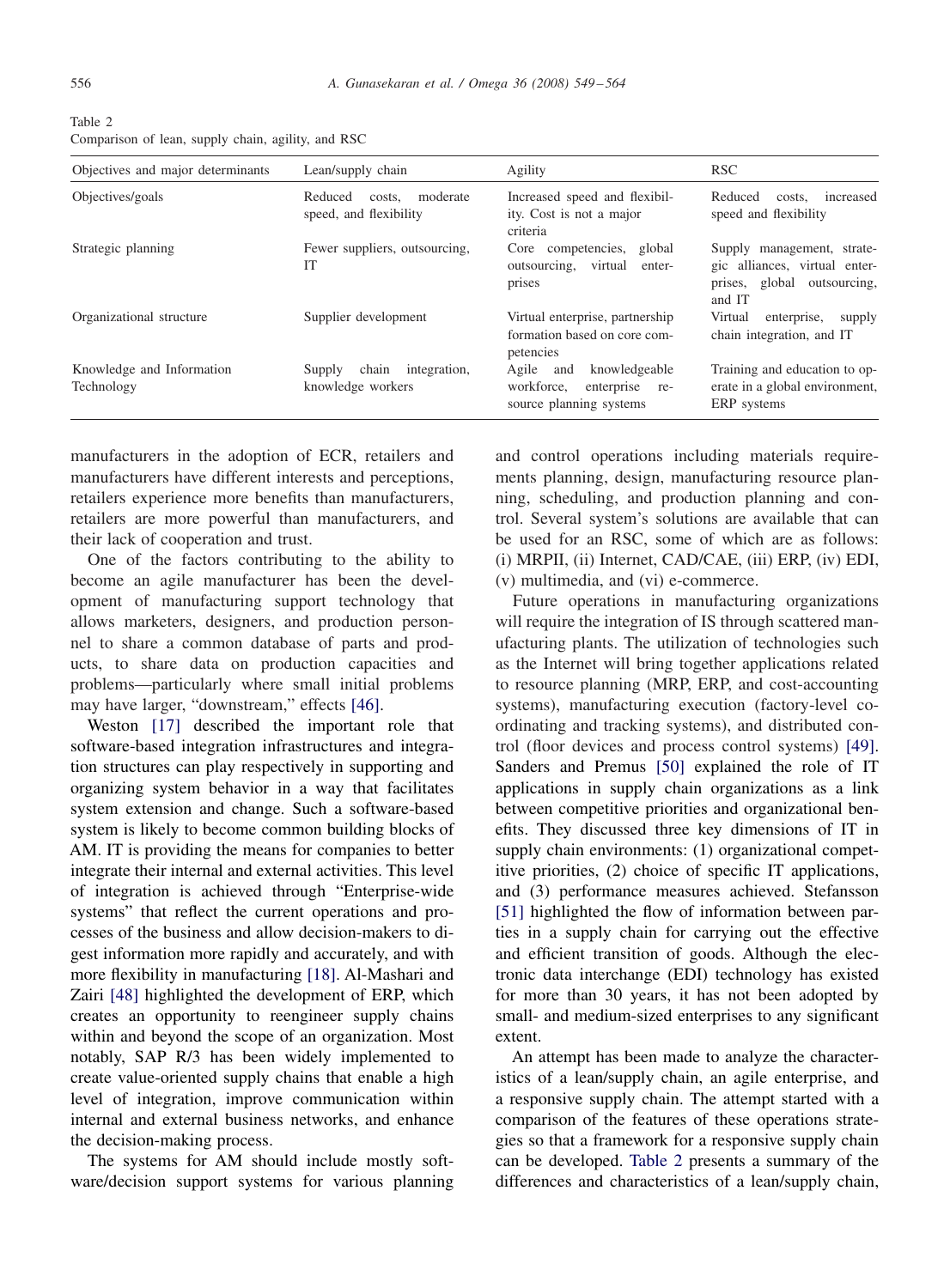an agile enterprise, and a responsive supply chain, together with their objectives and goals. These aspects have been studied with reference to major dimensions of emerging enterprise environments that include strategic planning, a virtual enterprise, and knowledge and IT management. For example, strategic planning for a lean/supply chain focuses on fewer suppliers, global outsourcing, IT, and outsourcing. On the other hand, the strategic planning of an agile enterprise is comprised of strategic alliances with partners, global outsourcing, and virtual enterprises. The strategic planning of an RSC should include global outsourcing, SCM, strategic alliances, and IT. ERP and application integration systems are of paramount importance for an RSC. Organizational structure is another important component of RSC. Looking at the structure of a lean/supply chain and agile enterprise, RSC requires a virtual organizational structure with partners for different services and goods, and the integration of a network of partners with IT. Knowledge and IT is important in all of these three operations strategies. However, an RSC demands training and education in IT, including the Internet, WWW, and ERP.

#### **4. Case examples of flexible and RSC**

In this section, some reported case experiences in the literature and WWW are analyzed with the objective of identifying critical success factors for RSC. [Table 3](#page-9-0) summarizes each company's background, goals, strategies, and technologies for achieving flexible and responsive supply chain. The data for these cases have been collected from secondary sources such as annual reports, news reports, and information available on company websites. The reliability of the data has been studied with the help of information collected through multiple sources and comparisons.

The supply chain may be broken down into three basic segments: (i) sourcing, (ii) manufacturing, and (iii) delivery. The flexibility and speed of these supply chain segments lead to the definition of supply chain agility. Flexibility and complexity determine the external vulnerability of the supply chain. The factors affecting supply chain exposure include: the extent of the geographic areas covered by the supply chain, the political areas and borders crossed, the number of transportation modes and their speed, the technical infrastructure and its degree of use, and random occurrences [\[53\].](#page-15-0)

*CEMEX* : CEMEX is one of the largest producers of cement in the US. Their operational focus has been on better customer service and reduced costs. They realized the importance of Internet-powered enterprise resource planning solutions. In order to succeed with B2B and B2C, CEMEX implemented EDI, MRP, ERP, and CRM. CEMEX was able to reduce the costs and improve their levels of customer service. They outsourced their non-core materials and service requirements in order to achieve lean production. Their main focus was on the accurate forecasting of customer demand/requirements. Using the Internet as a starting point, they made use of the applications and systems developed by numerous venders designed to help companies manage some or all of their supply chain processes. With these changes, CEMEX was able to achieve greater responsiveness, improve profitability, and obtain a higher market share.

The critical success factors identified for achieving RSC from CEMEX are an extensive distribution channel (logistics), global suppliers, accurate demand forecasts, just-in-time deliveries, and applications of various technologies such as the Internet-based solutions (B2B, B2C, ERP, CRM, EDI, and MRP) and transport systems.

*AT*&*T* (*electronic consumer products*): AT&T (electronic consumer products) produces consumer electronic products. It is the number one in market share for its core product lines. Their products are a highly positive consumer brand. The company's core strength lies in manufacturing innovations. AT&T aimed to focus on its areas of core competency to be competitive in a global market. Also, AT&T decided to improve the reliability of its supply chain by consolidating the supplier base, co-locating manufacturing and distribution operations, and reducing the number of distribution centers. The major strategy which the company employed was an IT strategy with the objective of encouraging the sharing of information and knowledge at various levels of decision making, i.e., the operations, tactical, and strategic levels.

The company focused on the reliability of supply chain. Here, they developed performance measures and metrics for how to measure the reliability of their supply chain. The reliability of the supply chain is directly related to its responsiveness. The company has implemented the electronic transactions, the electronic exchanging/sharing of information, and electronic collaboration at all levels.

*Libbey*, *Inc.*: Libbey, Inc. is a leading supplier of glass tableware in North America and a leading provider of tabletop products to the food service industry. Libbey, Inc. employed the big-bang approach towards business process reengineering, using an integrated information system. They also focused on ERP incorporating APS, and supply chain/logistics to improve the responsiveness and flexibility of their value chain. The company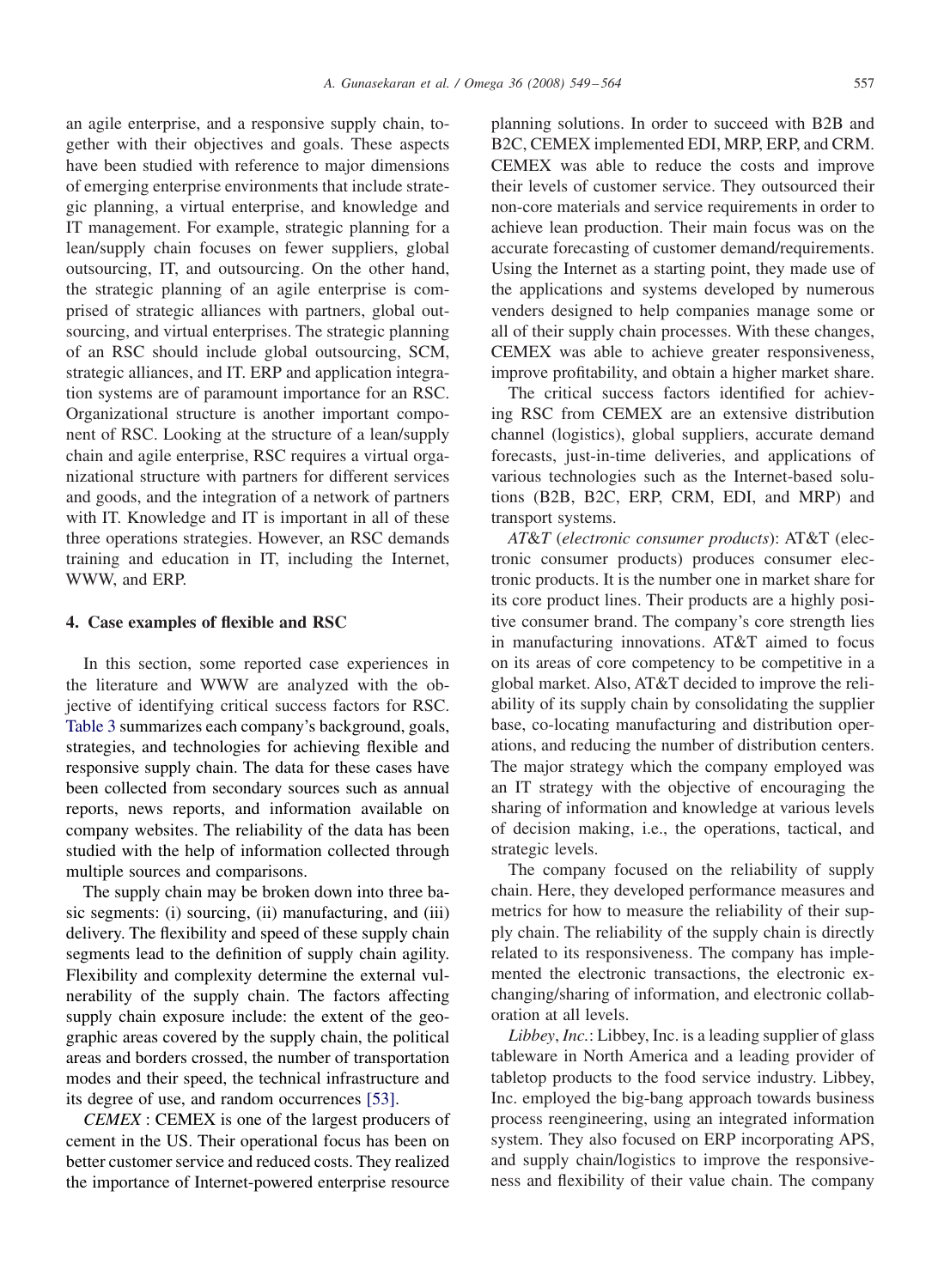<span id="page-9-0"></span>Table 3 Summary of case experiences and findings on RSCs

| Company                                            | Background information                                                                                                                                                      | <b>RSC</b>                                                                                                                                                                                                                                                                                                                                                                                                                                                                         |                                                                                                                                                                                                                     |
|----------------------------------------------------|-----------------------------------------------------------------------------------------------------------------------------------------------------------------------------|------------------------------------------------------------------------------------------------------------------------------------------------------------------------------------------------------------------------------------------------------------------------------------------------------------------------------------------------------------------------------------------------------------------------------------------------------------------------------------|---------------------------------------------------------------------------------------------------------------------------------------------------------------------------------------------------------------------|
|                                                    |                                                                                                                                                                             | Strategies                                                                                                                                                                                                                                                                                                                                                                                                                                                                         | Technologies                                                                                                                                                                                                        |
| CEMEX (www.cemex.com)                              | Largest cement producer, bet-<br>ter customer service and re-<br>duced costs, improved prof-<br>itability, higher marker share,<br>greater responsiveness                   | Global supply chain,<br>customer-<br>focused, extensive distribution chan-<br>nels, low-cost production, customer<br>demand forecast, JIT, ERM                                                                                                                                                                                                                                                                                                                                     | Internet-based solutions, B2B,<br>B2C, ERP, CRM, EDI, MRP,<br>transport systems                                                                                                                                     |
| AT&T Electronic Consumer<br>Products (www.att.com) | Produces consumer electron-<br>ics, number one in market<br>share for its core product<br>lines, highly positive con-<br>sumer brand, core compe-<br>tence in manufacturing | Supply chain reliability, flexibil-<br>ity/responsiveness, costs and as-<br>sets utilization, consolidated supplier<br>base and reduced number of dis-<br>tribution centers, co-located manu-<br>facturing and distribution operations,<br>strategic sourcing, team up with ac-<br>centure, customer-focused lifecycle<br>approach facing supply chain func-<br>tions                                                                                                              | Electronic execution of trans-<br>actions.<br>electronic<br>sharing<br>or exchange of information,<br>electronic<br>collaboration<br>on<br>strategic tactical and operational<br>planning                           |
| Libbey, Inc. (www.libbey.com)                      | Leading supplier of glass<br>tableware in North America<br>and a leading provider of<br>tabletop products to the food<br>service industry                                   | Joint venture, new innovative prod-<br>ucts, extensive sales and distribution<br>network, business process reengi-<br>neering, big-bang approach using<br>integrated systems, leveraging cus-<br>tomer relationships with partners,<br>teamwork, preparing for changes,<br>benchmarking, and innovation                                                                                                                                                                            | Enterprise resource planning<br>(ERP), advanced planning and<br>scheduling (APS), and sup-<br>ply chain/logistics (SCE), 5S<br>Program (sort, simplify, system-<br>atic cleaning, standardizing, and<br>sustaining) |
| Nissan (North America)<br>(www.nissan-na.com)      | Producer of cars (Nissan and<br>Infiniti), plans to enhance the<br>ability of its Web customers,<br>guaranteed delivery                                                     | Focus on corporate governance, in-<br>novation in products and technol-<br>ogy solutions, transforming sup-<br>pliers, eliminating non-core assets,<br>cross-functional teams, modular-<br>ization, enhancing quality, value-<br>up program, web-based solutions,<br>customer-centric business model, re-<br>sulting in higher sales, greater cus-<br>tomer satisfaction, automotive de-<br>mand chain, collaborative network<br>linking production facilities with<br>dealerships | ERP.<br>solutions,<br>Web-based<br>enterprise profit optimization<br>(EPO) solutions,<br>integrated<br>application suites                                                                                           |
| Wedgwood (www.wedgwood.com)                        | Porcelain maker, luxury ce-<br>ramics                                                                                                                                       | Reduce inventory, cut supply cy-<br>cle time, improve customer relations,<br>and cut costs, pull model, structural<br>change, benchmarking, best people<br>on the team, multidisciplinary teams,<br>new performance indicators                                                                                                                                                                                                                                                     | Information Technology/<br>systems                                                                                                                                                                                  |

has used the following strategies to enhance the responsiveness of their supply chain: setting up joint ventures, designing new and innovative products, setting up an extensive sales and distribution network, forming strategic alliances with suppliers, and engaging in business process reengineering.

*Nissan*: Nissan (North America) produces cars (Nissan Infiniti). The company plans to enhance their ability to guarantee deliveries to their Web customers. Nissan has employed similar strategies to enhance its agility of their supply chain. They have implemented a Web-based solution, for which they have a customer-centric business model resulting in higher sales and customer satisfaction. They developed an automotive demand chain with the help of a collaborative network of firms linking production facilities with dealerships. The IT used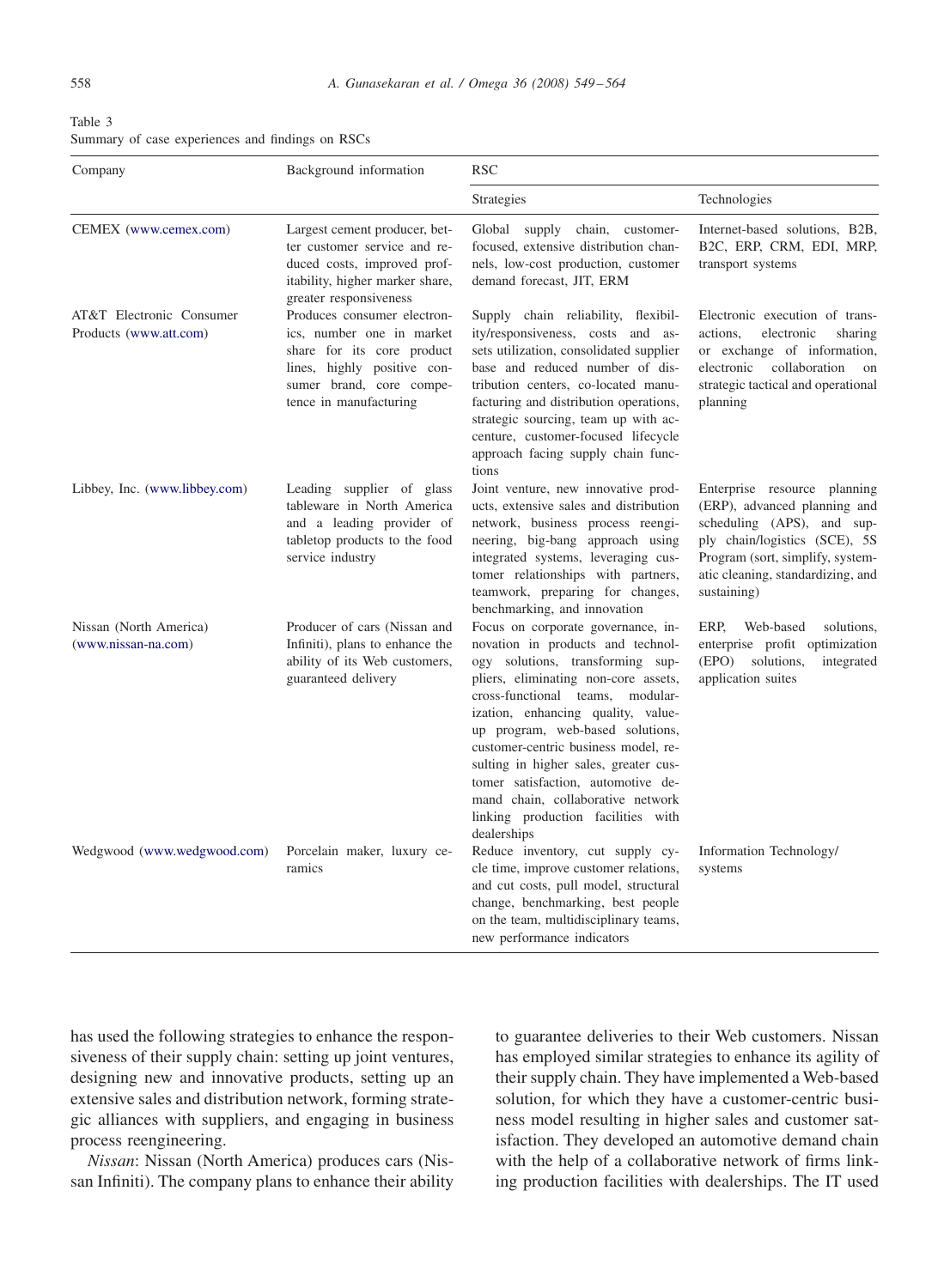include ERP, Web-based solutions, profit optimization solutions, and integrated application suits.

Nissan has focused on corporate governance with a suitably formulated vision, mission, and strategies to achieve excellence in customer service. The company has primarily relied on innovative products and technological solutions to improve the responsiveness of their supply chain. Moreover, they have developed a supplier base, together with their resources, to assure that their supply chain has the required agility. The other associated strategies that they have employed include crossfunctional teams, modularization, and quality enhancements.

*Wedgwood*: This company produces porcelain and luxury ceramics in the US. With the objective of improving customer service, their strategies are primarily aimed at reducing inventories, cutting supply cycle times and improving customer relations and costs. Wedgwood implemented a pull model and made structural changes using benchmarking, by making use of the best people on its team (multidisciplinary team). Also, it employed new performance measures and metrics for monitoring the process of change and its outcome over the designated time period. Based on the above reported case experiences, the critical success factors can be summarized as follows: a global supply chain, B2B, and B2C, ERP and CRM, JIT, Internet-based (WWW) logistics, Pull, BPR, and a collaborative network of firms.

The major strategies and technologies used by the case companies in strategic planning, the setting up of a virtual enterprise/organization, and in managing knowledge and IT to develop a RSC are summarized in [Table 4.](#page-11-0)

## **5. A framework for developing a RSC**

In this section, a framework for developing RSC is presented based on the literature survey and some reported case experiences on RSC. The model is based on three major factors: (i) strategic planning, (ii) virtual enterprise/organization, and (iii) knowledge and IT. The framework focuses only on strategies and tactics, not on operational issues. Generally, a major portion of the manufacturing cycle time is shared by the product development time. Reduction in product development cycle time is important in RSC to meet changing market requirements by suitably reconfiguring the available resources and developing suppliers.

An agile supply chain has to be engineered to cope with uncertainty, yet still profitably satisfy customer demand. This indicates the importance of achieving an integrated supply chain to reduce the total cycle time and, hence, of being flexible and responsive [54,55]. The following are key to the success of a responsive supply chain: timely information sharing, shortening the total cycle time, coordinating the workflow at different tiers of the supply chain, good decision support systems, reducing lead times for information and materials flows, integrating information about operations, reducing redundant echelons, and flexible capacity.

Christopher [\[56\]](#page-15-0) and Power et al. [\[57\]](#page-15-0) identified a number of characteristics that a supply chain must have in order to be "truly agile." These include being market sensitive (through the capturing and transmission of point-of-sale data), creating virtual supply chains (based on information rather than inventories), process integration (collaboration between buyers and suppliers, joint product development, etc., and networks (confederations of partners linked together as against "stand alone" organizations). An underlying assumption in this model is the transparency of information and the use of technology to create "connectivity" (i.e., the ability of organizations to share information in "real time"). The level of complexity in terms of brands, products, structures, and management processes can significantly hinder agility in individual organizations.

A framework for the development of an RSC is presented in [Fig. 2.](#page-12-0) This framework focuses on three major areas: strategic planning, virtual enterprise, and knowledge and IT management. An integrated system for these will result in an RSC and, hence, in improved responsiveness and flexibility. For example, strategic planning includes the decentralization of operations to achieve flexibility and speed. Global outsourcing and strategic alliances with partners help reduce the time to market. Also, the system should be proactive.

## *5.1. Strategic planning*

Strategic alliances and the integration of complementary core competencies are necessary in developing a virtual enterprise for RSC. Therefore, based on the given level of demand along the supply chain, there is a need to select partners based on their involvement in the value-adding chains. The development of a VE requires the following: (i) a framework for the process of formulating corporate and business strategies based on global competitiveness for manufactured goods and services, (ii) a decision support system for selecting suitable partners based on the required core competencies, (iii) an ERP system for controlling operations in a VE, and (iv) a performance measurement system for continuous improvement in RSC. Existing methods and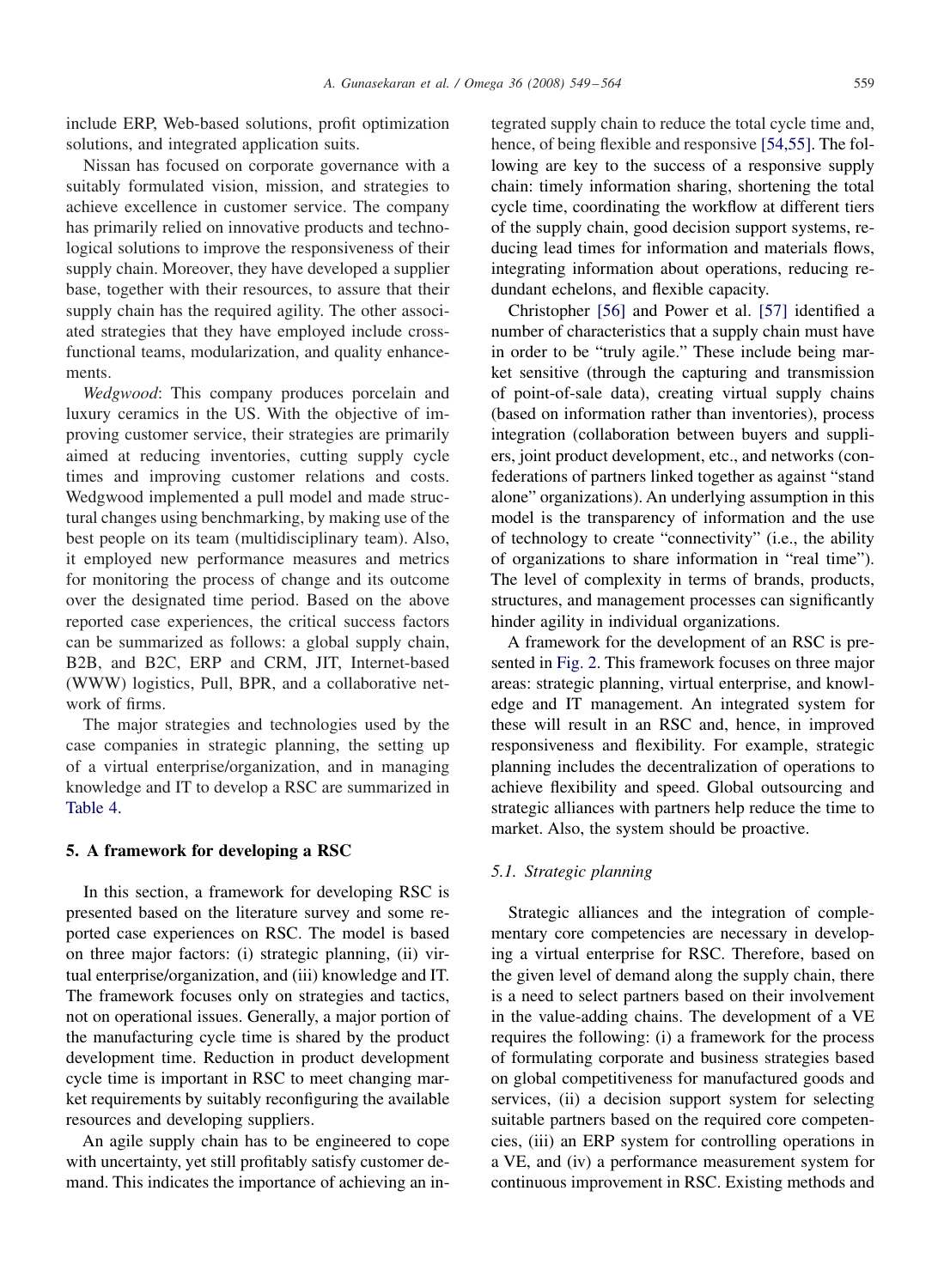<span id="page-11-0"></span>Table 4 Strategies/technologies along the line of a conceptual model for RSC

| Company                  | Strategic planning                                                                                                                                                                                            | Virtual enterprise/<br>organization                                                                                                          | Knowledge and IT management                                                     |
|--------------------------|---------------------------------------------------------------------------------------------------------------------------------------------------------------------------------------------------------------|----------------------------------------------------------------------------------------------------------------------------------------------|---------------------------------------------------------------------------------|
| <b>CEMEX</b>             | Global supply chain, Customer-<br>focused, enterprise resource<br>management (ERM)                                                                                                                            | Strategic alliances, extensive<br>distribution channels, low-<br>cost production, JIT, cus-<br>tomer demand forecast, trans-<br>port systems | Internet-based solutions.<br>e-commerce models, including<br>CRM, EDI, and RFID |
| AT&T Electronic Consumer | Supply chain reliability, cost and                                                                                                                                                                            | Consolidated supplier base,                                                                                                                  | EDI, Internet, WWW, RFID,                                                       |
| Products                 | asset utilization, reduced number<br>of distribution centers, co-located<br>manufacturing and distribution<br>operations, customer-focused life-<br>cycle approach facing supply<br>chain functions           | strategic sourcing and al-<br>liances                                                                                                        | and ERP                                                                         |
| Libbey, Inc.             | Joint venture, new innovative<br>products, extensive sales and dis-<br>tribution network, business pro-<br>cess reengineering, benchmark-<br>ing, and innovation.                                             | Big-bang approach using in-<br>tegrated systems, leveraging<br>customer relationship with<br>partners, teamwork, preparing<br>for changes    | ERP, APS, 5Ss                                                                   |
| Nissan (North America)   | Corporate governance, product<br>technological innovation,<br>and<br>supplier development, eliminat-<br>ing non-core assets, modular-<br>ization, customer-centric business<br>model. Better customer service | Cross-functional team, en-<br>hancing quality, value-up pro-<br>gram, web-based solutions,<br>developing partners                            | ERP, WWW, EPO, and Inte-<br>grated application suites                           |
| Wedgwood                 | Reduce<br>inventory,<br>improve<br>customer relations, cut costs,<br>pull model, benchmarking, best<br>people                                                                                                 | Multidisciplinary teams, new<br>performance measures and<br>metrics                                                                          | Information technology/<br>systems such as EDI, Internet,<br>EDI, ERP, and RFID |

tools can be used to formulate strategies and select partners to develop RSC enterprise. To achieve RSC, several sub-strategies are needed, including the establishment of a virtual enterprise, the rapid formation of partnerships, the management of knowledge and IT, and the establishment of temporary alliances based on core competencies. Without suitable business and operations strategies, technologies and systems alone are not sufficient to achieve responsiveness in supply chain.

Also, RSC can be achieved by forming suitable strategic alliances based on mergers and acquisitions with the objective of obtaining the required services. Other external factors such as the type of market and products, location, government policies, and environmental regulations need to be considered in the strategic planning for the suitability of RSC and its development. Fawcett and Magnan [\[58\]](#page-15-0) discussed the views of managers on the supply chain, leading to many useful insights such as an increased understanding of SCM and the enabling conditions for the development of SCM in practice.

With regard to an agile supply chain, the involvement of top management is vital in the effective reengineering of the supply chain and logistics. In agile supply chain environments, relationships with suppliers and interactions between suppliers should be flexible in terms of the delivery of products/services and responsiveness.

#### *5.2. Virtual enterprise*

Companies are seeking to become more responsive to changing market conditions by streamlining and restructuring their organizations, and making use of virtual enterprises and knowledge work teams. To achieve this responsiveness, a customer-oriented supply chain is required to manage the flow of information within the network of enterprises. To be truly responsive, supply chain partners should be able to move even more quickly with the efficient utilization of existing equipment, existing facilities, and even existing designs [\[59\].](#page-15-0) VE is an important concept in manufacturing. The concept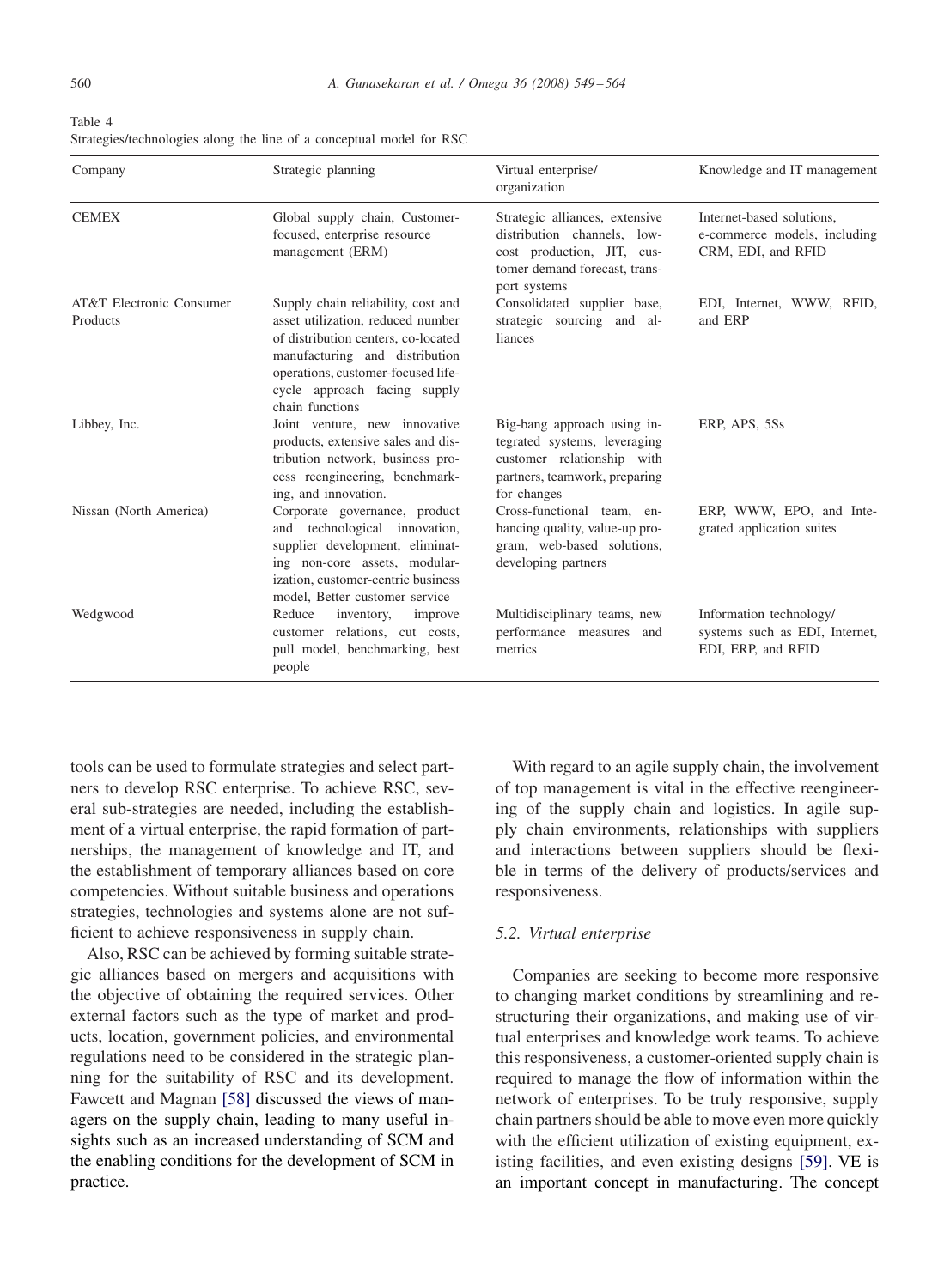<span id="page-12-0"></span>

Fig. 2. A framework for the development of RSC.

of VE is defined somewhat differently from virtual manufacturing, and a VE needs more advanced interorganizational IT. Furthermore, it also has the same constraints as concurrent engineering. This concept has been used to characterize the global supply chain of a single product in an environment of dynamic networks between companies engaged in many different complex relationships. It is supported by the extensive use of information and communication technology [\[61\].](#page-15-0)

Considering the role of VE in an RSC, a systemic framework is required for its development. The following steps can be employed for developing a VE: (a) identify the corporate objectives, (b) based on multiple competitive performance objectives, identify the product/service requirements from suppliers, (c) select partners based on the core competencies using a suitable supplier ranking system, (d) use the time scale, which should be rather short, linking all partners as a VE with the help of automation and IT.

## *5.3. Knowledge and IT management*

Automation and IT play a dominant role in the development of a physically distributed enterprise or VE. The role of automation and IT can be identified in several areas of the development process. The most important elements for them are (i) strategy formulation, (ii) tactical management, (iii) operations control, and (iv) systems. From the review of RSC-enabling technologies, it can be noted that the selection of technologies for RSC depends upon strategies that are selected to meet changing market requirements. For example, JIT may require EDI, FMS may need AGVs, Robots, and NC machine tools, while responsiveness relies heavily on a virtual enterprise or physically distributed manufacturing environments. A good amount of cooperative supported work for prototyping is required to help an engineering team design RSC. The prototype systems should support the following: autonomous inputs, the parallel processing of information, group memory, electronic brainstorming, and consensus building. Suitable algorithms should be developed and tested for the computer supported cooperative work.

An RSC organization should possess the capability of a learning organization. For this purpose, IT can be used along with a suitable organizational structure that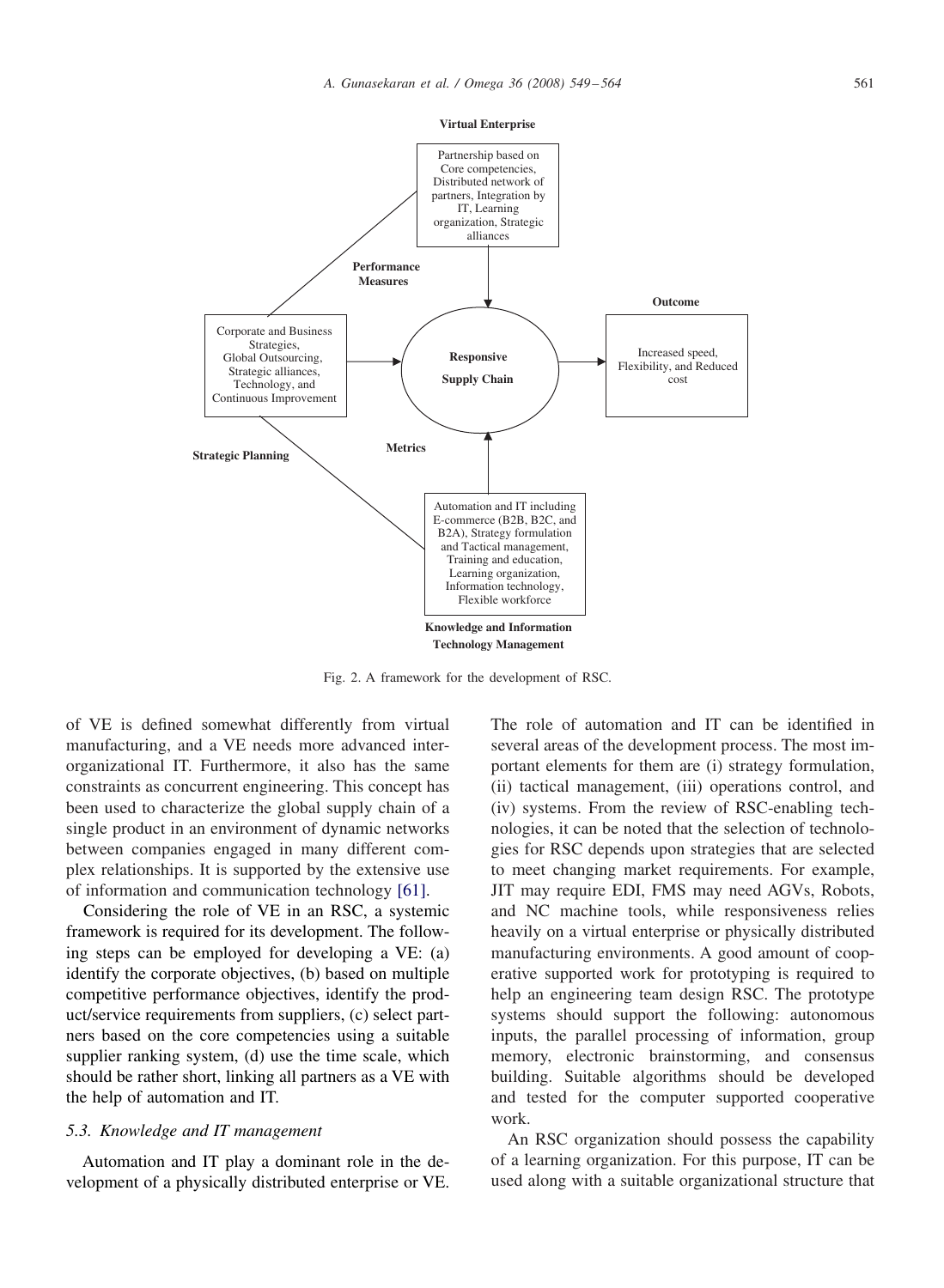<span id="page-13-0"></span>promotes innovation, training and education. In a global operations environment, the communication should be standardized to improve the cooperative supported work in a VE. This requires standard computer-aided communication systems with suitable changes to suit the local environment such as translation into a different language.

Certain challenges from human factors posed by the RSC can be overcome by a series of team meetings during which the team will jointly develop the project plan. Such a plan would involve objectives; strategies for meeting objectives; a detailed task network, schedule, and resources; and funding projections. Information technologies alone are not sufficient to achieve the desired efficiency in communications. If anything, the unfamiliarity of the technologies could impede efficiency in communications [5,8,60].

Global competition forces companies to opt for an extended enterprise within the framework of supply chain management. ERP systems such as SAP, Oracle, Peoplesoft, BAAN, and JD Edwards can be used to achieve effective integration in RSC. The extended enterprise demands commercially available tools for the integration of applications in a supply chain. This poses a challenge to IT. Hence, the communication industry is to play a major role in achieving responsiveness in a supply chain [\[8\].](#page-14-0) In an RSC, information is transmitted via multiple channels depending on its urgency, content, and distribution through phone, voice-mail, fax, e-mail, and http. The workforce should be capable of meeting increasing technological challenges, designing their work places, solving qualityrelated problems, engaging in team-to-team learning, improving the availability of equipment, using mistakeproofing processes, dealing with increased complexity of the system and, finally, helping labor unions achieve harmony between their members and the company [\[62\].](#page-15-0)

# **6. Conclusions**

In this paper, an attempt has been made to study the literature on RSC with the aim of developing a framework for responsive supply chain. Also, a framework has been offered in the paper to develop an RSC system.

The main objectives of this paper are to highlight the importance of both SCM and agile enterprise. It has been believed that agility be achieved with the supply chain alone. This is, of course, true. But an agile supply chain can be developed with advanced IT and investment in knowledge and IT. An agile supply chain relies on the development of global suppliers/partnerships and enterprise resource planning systems. A conceptual framework has been proposed to develop an RSC with the objective of achieving speed, flexibility, and cost reduction. However, performance measures and metrics need to be developed for the RSC. This should be based on productivity of IT/IS, speed, and responsiveness of a supply chain.

In order to achieve an RSC, a suitable information system integrating ERP, EDI, and the Internet is important for improving communication and ensuring a smooth flow of materials along the value chain. The effective implementation of IT/IS is highly desirable if a supply chain is to be responsive and flexible. This requires that business processes be reengineered prior to the implementation of IT/IS. Investment in knowledge and IT is essential for achieving agility in the supply chain. Also, appropriate benchmarking, performance measures, and metrics are required to encourage

agility in the supply chain [\[63\].](#page-15-0) A flexible information architecture that supports decentralized collaborative processes is essential. Visibility and collaboration are key to advances in the development of a responsive supply chain. The following are some future research directions to assist the development of RSCs:

- The optimal architecture of a supply chain taking into account the integration of the supply chain for speed and flexibility as well as cost reductions.
- The integration of a virtual supply chain (network of partners) using ERP.
- Criteria for selecting partners for global supply chain management.
- Performance measures and metrics in RSCs.
- Cost management in RSCs.
- Quality management in RSCs.

# **Acknowledgments**

The authors are most grateful to three anonymous reviewers for their constructive and helpful comments which helped to improve the presentation of the paper considerably. This paper was supported in part by a research grant (A- PA6M) from The Hong Kong Polytechnic University and the University of Massachusetts—Dartmouth (USA).

## **References**

[1] Youssef MA. Agile manufacturing; the battle ground for competition in the 1990s and beyond. International Journal of Operations Production Management 1994;14(11):4–6.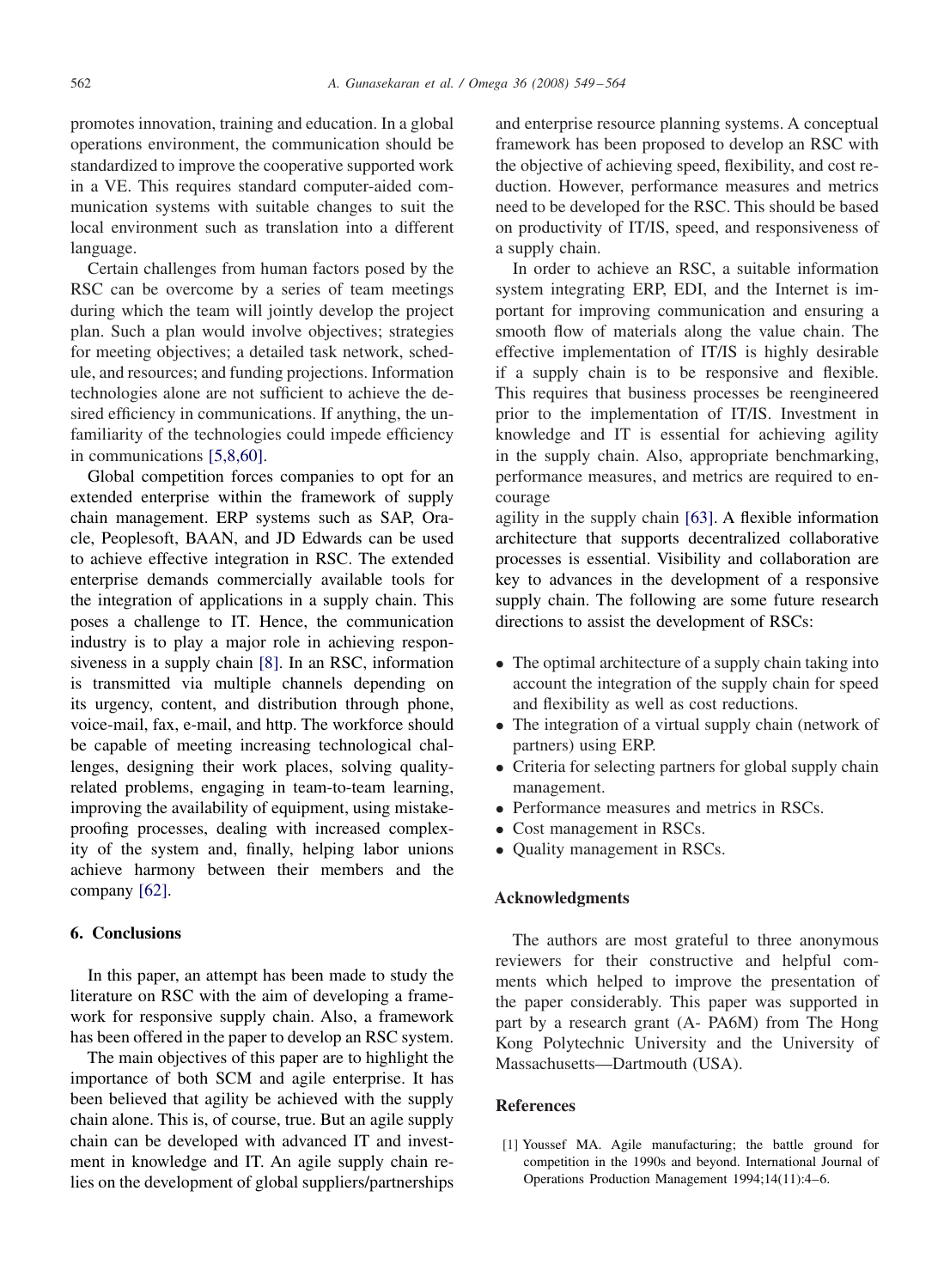- <span id="page-14-0"></span>[2] Burgess TF. Making the leap to agility: defining and achieving agile manufacturing through business process redesign and business network redesign. International Journal of Operations and Production Management 1994;14(11):23–34.
- [3] Gunasekaran A. Agile manufacturing: enablers and an implementation framework. International Journal of Production Research 1998;36(5):1223–47.
- [4] Gunasekaran A. Agile manufacturing: a framework for research and development. International Journal of Production Economics 1999;62(1–2):87–106.
- [5] Gunasekaran A. Design and implementation of agile manufacturing systems. International Journal of Production Economics 1999;62(1–2):1–6.
- [6] Naylor JB, Naim MM, Berry D. Leagility: integrating the lean and agile manufacturing paradigms in the total supply chain. International Journal of Production Economics 1999;62: 107–18.
- [7] Cho H, Jung M, Kim M. Enabling technologies of agile manufacturing and its related activities in Korea. Computers & Industrial Engineering 1996;30(3):323–34.
- [8] Gunasekaran A, Yusuf YY. Agile manufacturing: the taxonomy of strategic and technological imperatives. International Journal of Production Research 2002;40(6):357–85.
- [9] Mason-Jones R, Towill DR. Total cycle time compression and the agile supply chain. International Journal of Production Economics 1999;62:61–73.
- [10] Eastwood M. Implementing mass customization. Computers in Industry 1996;30(3):171–4.
- [11] Silveira GD, Borenstein D, Fogliatto F. Mass customization: literature review and research directions. International Journal of Production Economics 2001;72:1–13.
- [12] Abair RA. Agile manufacturing: successful implementation strategies. In: Annual international conference proceedings—American production and inventory control society; 1997. p. 218–9.
- [13] Forsythe C, Ashby MR. Human factors in agile manufacturing. Ergonomics in Design 1996;4(1):15–21.
- [14] Williams LR, Esper TL, Ozment J. The electronic supply chain. International Journal of Physical Distribution and Logistics Management 2002;32(8):703–19.
- [15] Rich N, Hines P. Supply-chain management and time-based competition: the role of the supplier association. International Journal of Physical Distribution & Logistics Management 1997;27(3/4):210–25.
- [16] Noonan J, Wallace M. Building responsive contract manufacturers through value-focused strategies. Supply Chain Management: An International Journal 2004;9(4):295–302.
- [17] Weston RH. Integration infrastructure requirements for agile manufacturing systems. In: Proceedings of the Institution of Mechanical Engineers, Part B: Journal of Engineering Manufacture 1998; 212(B6):423–37.
- [18] Noori H, Mavaddat F. Enterprise integration: issues and methods. International Journal of Production Research 1998;36(8):2083–97.
- [19] Holweg M, Miemczyk J. Logistics in the "three-day car" age: assessing the responsiveness of vehicle distribution logistics in the UK. International Journal of Physical Distribution and Logistics Management 2002;32(10):829–50.
- [20] Holweg M, Miemczyk J. Delivering the '3-day car'—the strategic implications for automotive logistics operations. Journal of Purchasing & Supply Management 2003;9:63–71.
- [21] Ritchie B, Brindley C. Reassessing the management of the global supply chain. Integrated Manufacturing Systems 2002;13/2:110–6.
- [22] Frayret J-M, D'Amours S, Montreuil B, Cloutier L. A network approach to operate agile manufacturing systems. International Journal of Production Economics 2001;74:239–59.
- [23] Stratton R, Warburton RDH. The strategic integration of agile and lean supply. International Journal of Production Economics 2003;85:183–98.
- [24] Waller B. Market responsive manufacturing for the automotive supply chain. Journal of Manufacturing Technology Management 2004;15(1):10–9.
- [25] Wisner JD. A structural equation model of supply chain management strategies and firm performance. Journal of Business Logistics 2003;24(1):1–26.
- [26] Chiou J-S, Wu L-Y, Jason HC. The adoption of form postponement strategy in a global logistics system: the case of Taiwanese information technology industry. Journal of Business Logistics 2002;32(1):107–25.
- [27] van Hoek RI. The thesis of leagility revisited. International Journal of Agile Management Systems 2000;2/3:196–201.
- [28] Hoffman JM, Mehra A. Efficient consumer response as a supply chain strategy for grocery businesses. International Journal of Service Industry Management 2000;11(4):365–73.
- [29] Sounderpandian J, Prasad S, Madan M. Supplies from developing countries: optimal order quantities under loss risks. Omega 2008;36:122–30.
- [30] Xia W, Wu Z. Supplier selection with multiple criteria in volume discount environments. OMEGA 2007;35(5):494–504.
- [31] Abair RA. Agile manufacturing: this is not just repackaging of material requirements planning and just-in-time. In: Annual international conference proceedings—American production and inventory control society; 1995. p. 196–8.
- [32] Medhat SS, Rook JL. Concurrent engineering—processes and techniques for the Agile manufacturing enterprise. IIE conference publication, vol. 435; 1997. p. 9–14.
- [33] Hessney LL. Global supply chain management for the next millennium: fundamentals  $+$  integration  $=$  breakthrough. In: Annual international conference proceedings—American production and inventory control society; 1997. p. 387–9.
- [34] Monplaisir LF, Benjamin CO, Lu C. Innovative applications of Groupware for solving engineering design problems. EMJ—Engineering Management Journal 1997;9(1):11–6.
- [35] Clarke MP. Virtual logistics: an introduction and overview of the concepts. International Journal of Physical Distribution & Logistics 1998;28(7):486–507.
- [36] Offodile OF, Abdel-Malek LL. The virtual manufacturing paradigm: the impact of IT/IS outsourcing on manufacturing strategy. International Journal of Production Economics 2002;75:147–59.
- [37] Sarkis J, Sundarraj RP. Evolution of brokering: paradigms in e-commerce enabled manufacturing. International Journal of Production Economics 2002;75:21–31.
- [38] Martinez MT, Fouletier P, Park KH, Favrel J. Virtual enterprise—organization, evolution and control. International Journal of Production Economics 2001;74:225–38.
- [39] Meijboom B, Obel B. Tactical coordination in a multilocation and multi-stage operations structure: a model and a pharmaceutical company case. Omega 2007;35(3):258–73.
- [40] Rudberg M, West M. Global operations strategy: coordinating manufacturing networks. Omega 2008;36:91–106.